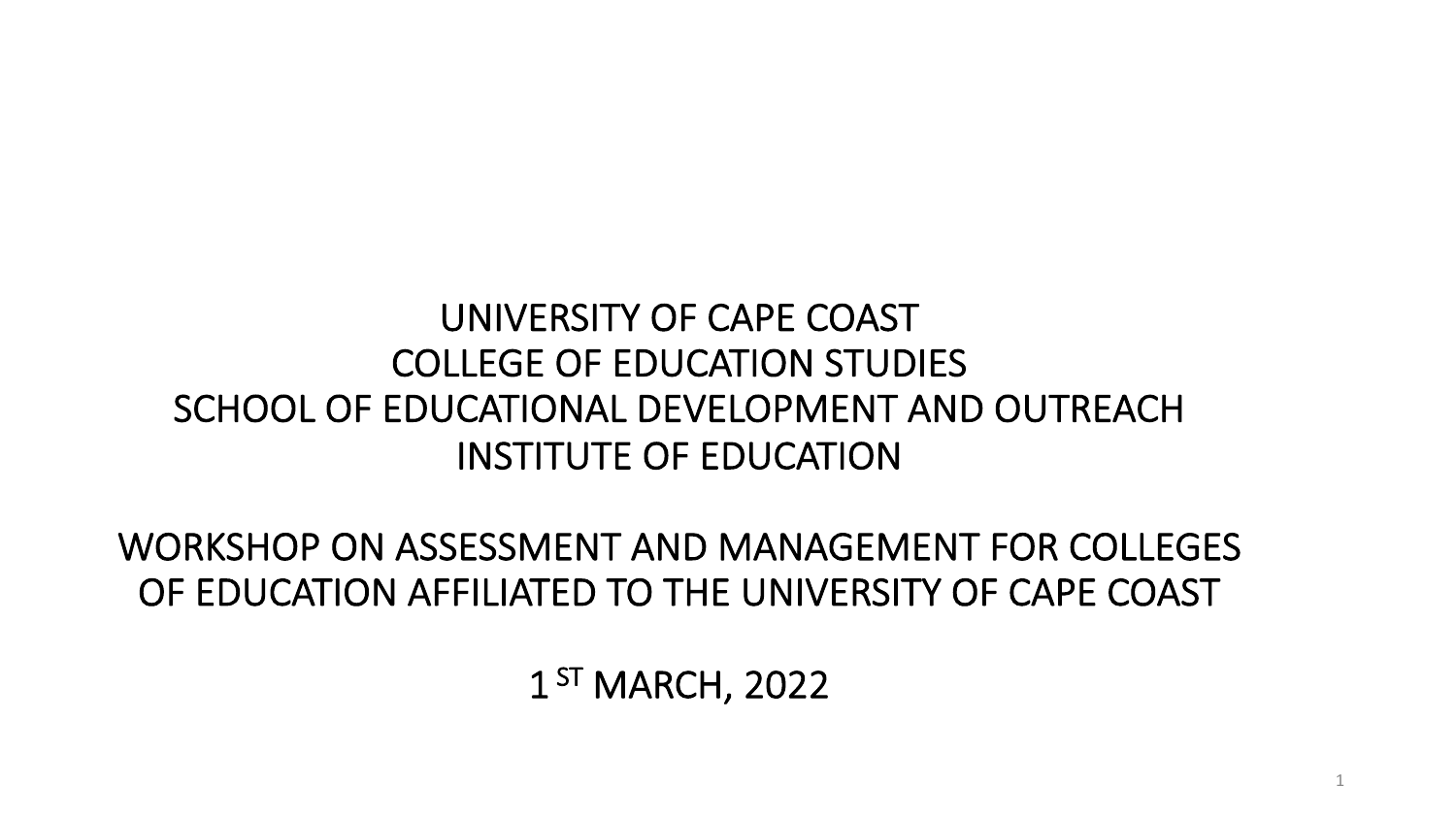# Challenges from registration of students

**Challenges the Institute encounter from the colleges and students on registration issues are often centered on:**

- **Non-registration of students**
- **Delays in the registration of students**
- **Registration of wrong courses**
- **Wrong spelling of names**
- **The order of presenting names and others**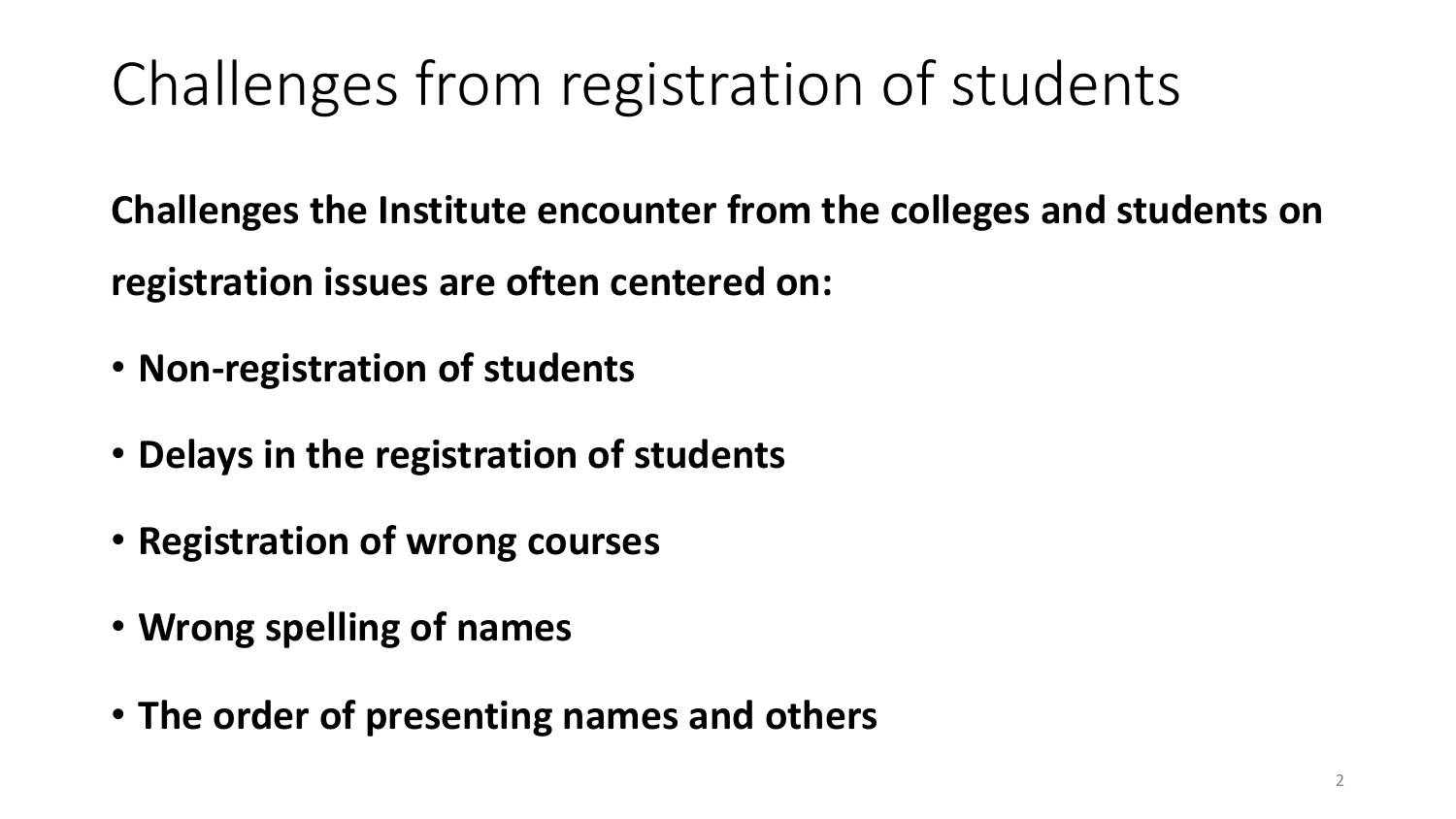## The Way Forward

- **Registration officers should as much as possible, allow their students to do self-registration.**
- **The course structure and combinations (major/minor) should be pasted on the notice boards to guide students during the registration.**
- **After the registration, students should print out the registration forms and submit to the Registration Officer for endorsement. Any error students commit should be corrected during the endorsement.**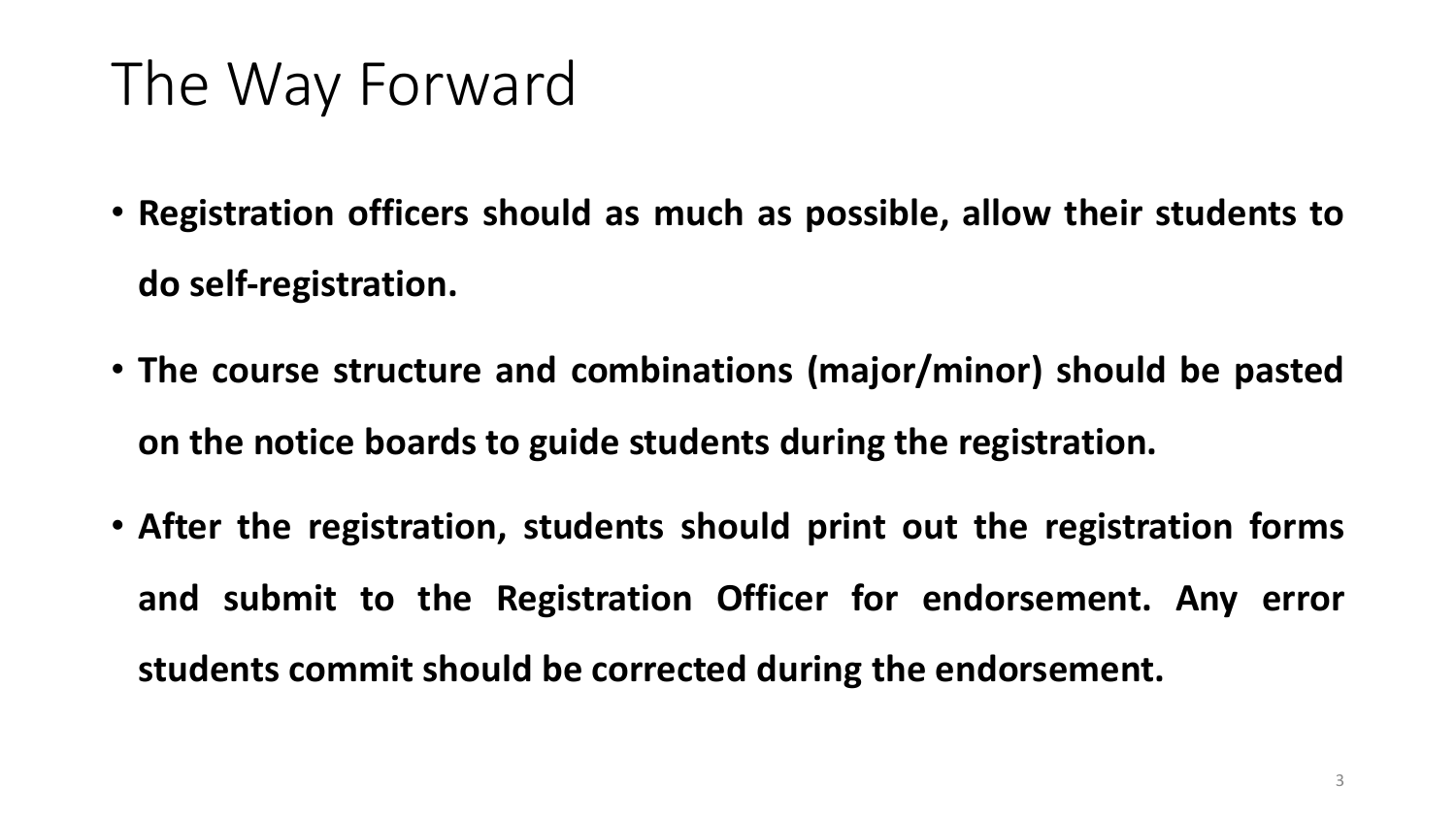## The Way Forward con't.

- **After registration, Registration Officers should print the class list for the course tutors who should check students' roll during lectures. Any student whose name do not appear on the registration list should be made to register**
- **Students should be cautious of registering with wrong information,** 
	- **i.e., biodata information**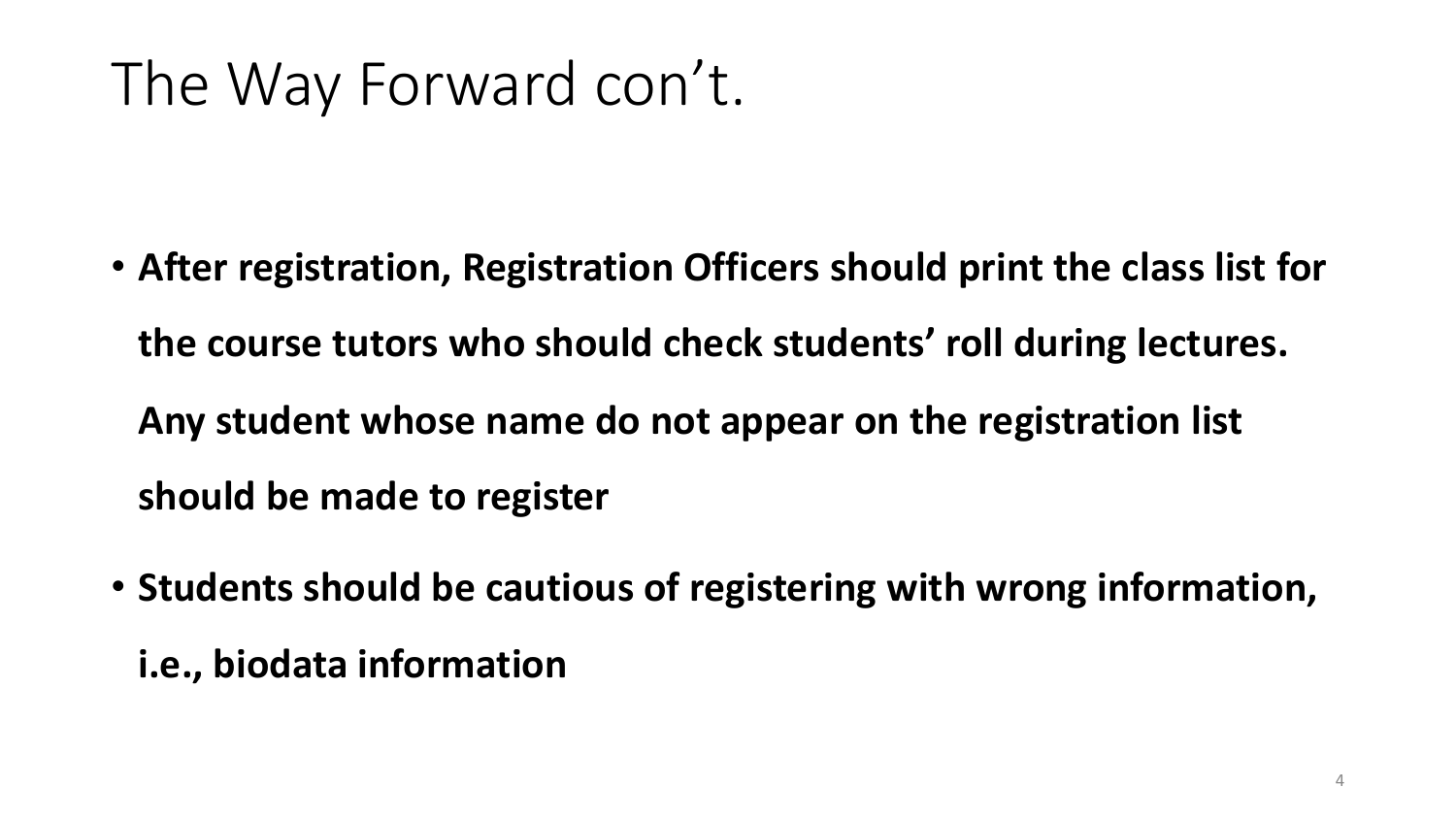## Assessment challenges:

#### *Challenges from the CA records*

- **Delays in the submission of CA scores from the colleges**
- **Frequent changes in the CA scores submitted**
- **Inconsistencies in the setting of headers when recording CA scores**
- **Single-digit CA scores**
- **Request for changes in CA scores without any supporting papers**
- **Status of candidates who miss mid-semester quiz**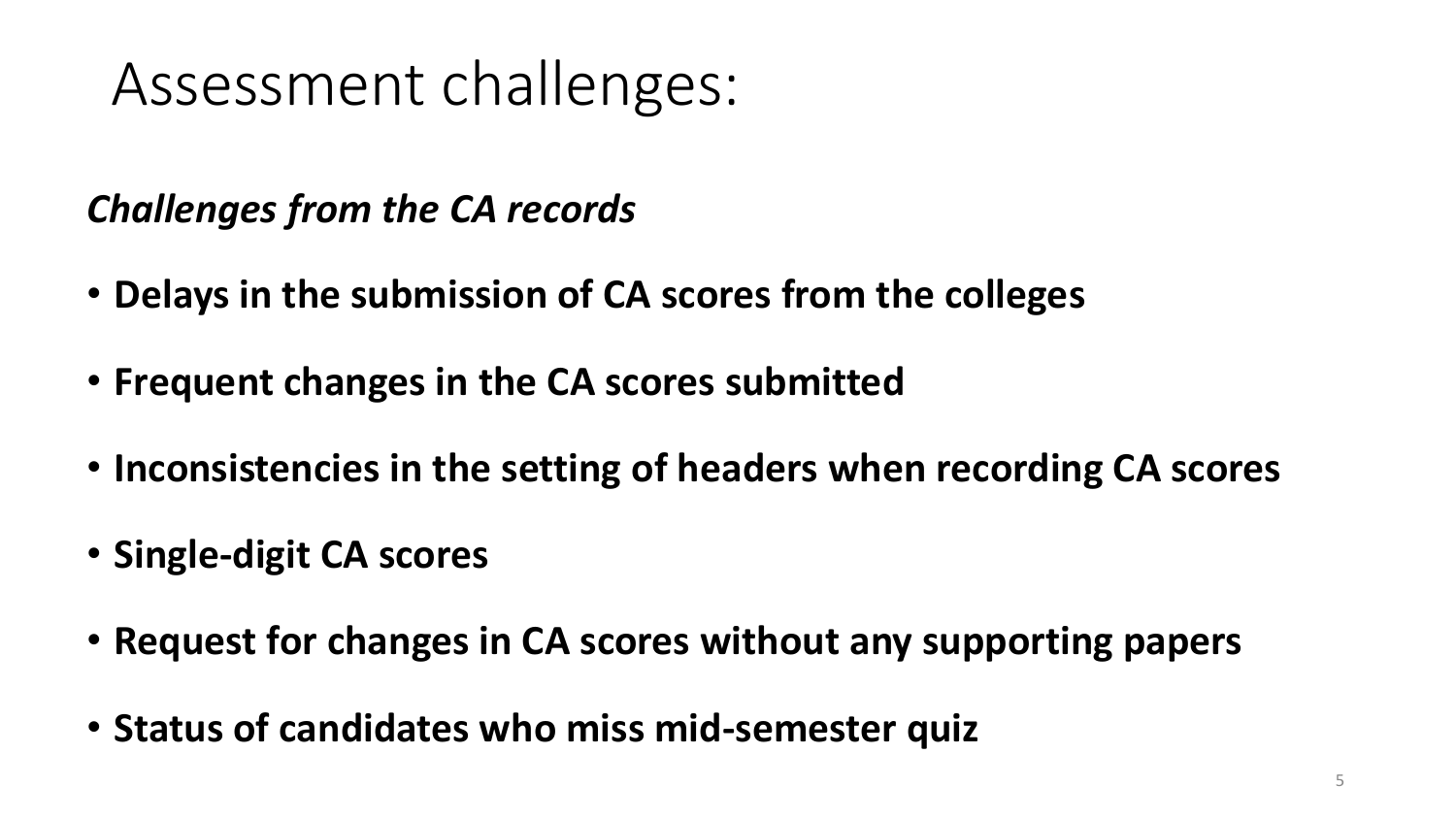## The Way Forward

- **Assessment Officer should team up with the Registration Officer to ensure that students are duly registered. Without the registration, students' names will not be captured on the broadsheet and will not be taken care of in any exams**
- **The need to reconcile information on candidates' statistics before any exams**
- **Colleges should publish the CA scores to be submitted to the Institute:**  Students should see the final CA scores to be submitted to the Institute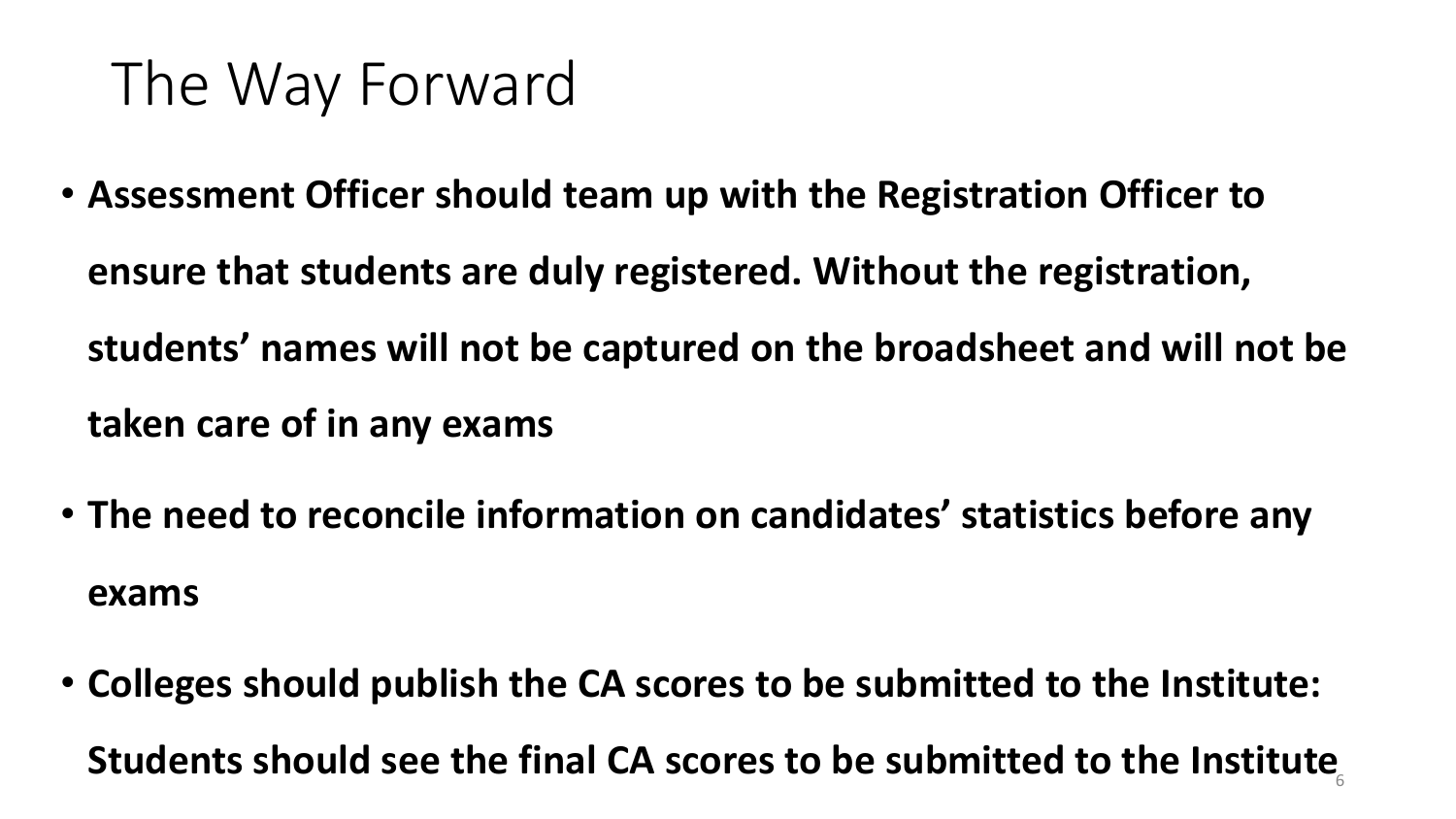## The Way Forward con't.

- **Colleges should kindly check all single figures of the CA scores to ensure they are correct; the IOE will surely verify single digit CA scores before publishing exams results**
- **A WEEK after the end-of-semester examination, Colleges should ensure that all CA scores have been submitted to the Institute for further action**
- **CA headers from the Colleges should be: College quizzes and assignments** 
	- **– 20; while the Institute's quiz should also be 20 (a total of 40 marks)**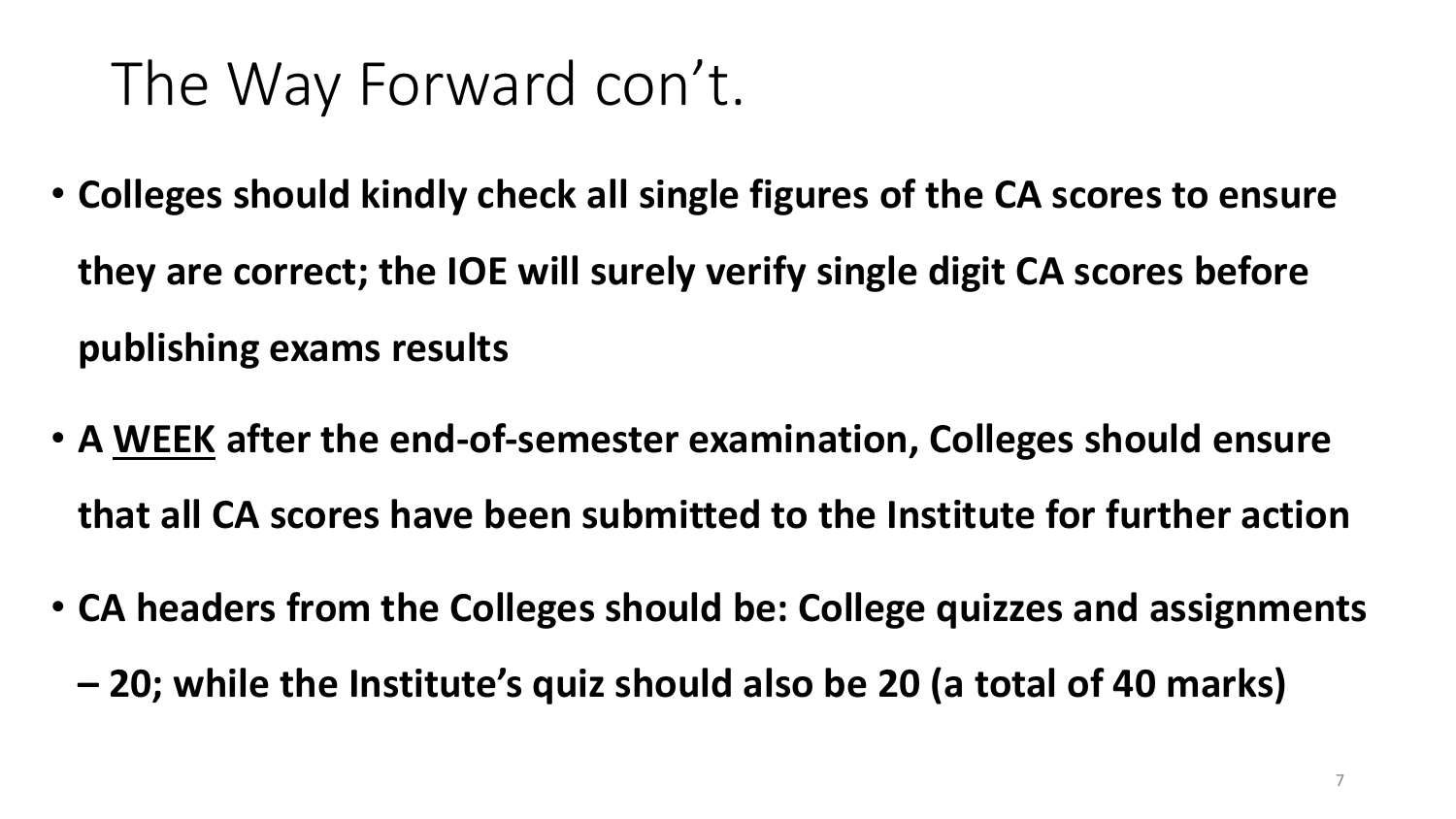# During Examinations: Observed Challenges

- **Differences in the College and Institute statistics on registered candidates for examinations**
- •**Non-reconciliation of total examination questions** 
	- **from the Institute against the number of candidates to write the paper.**
- **Wrongful signing of the broadsheets by students**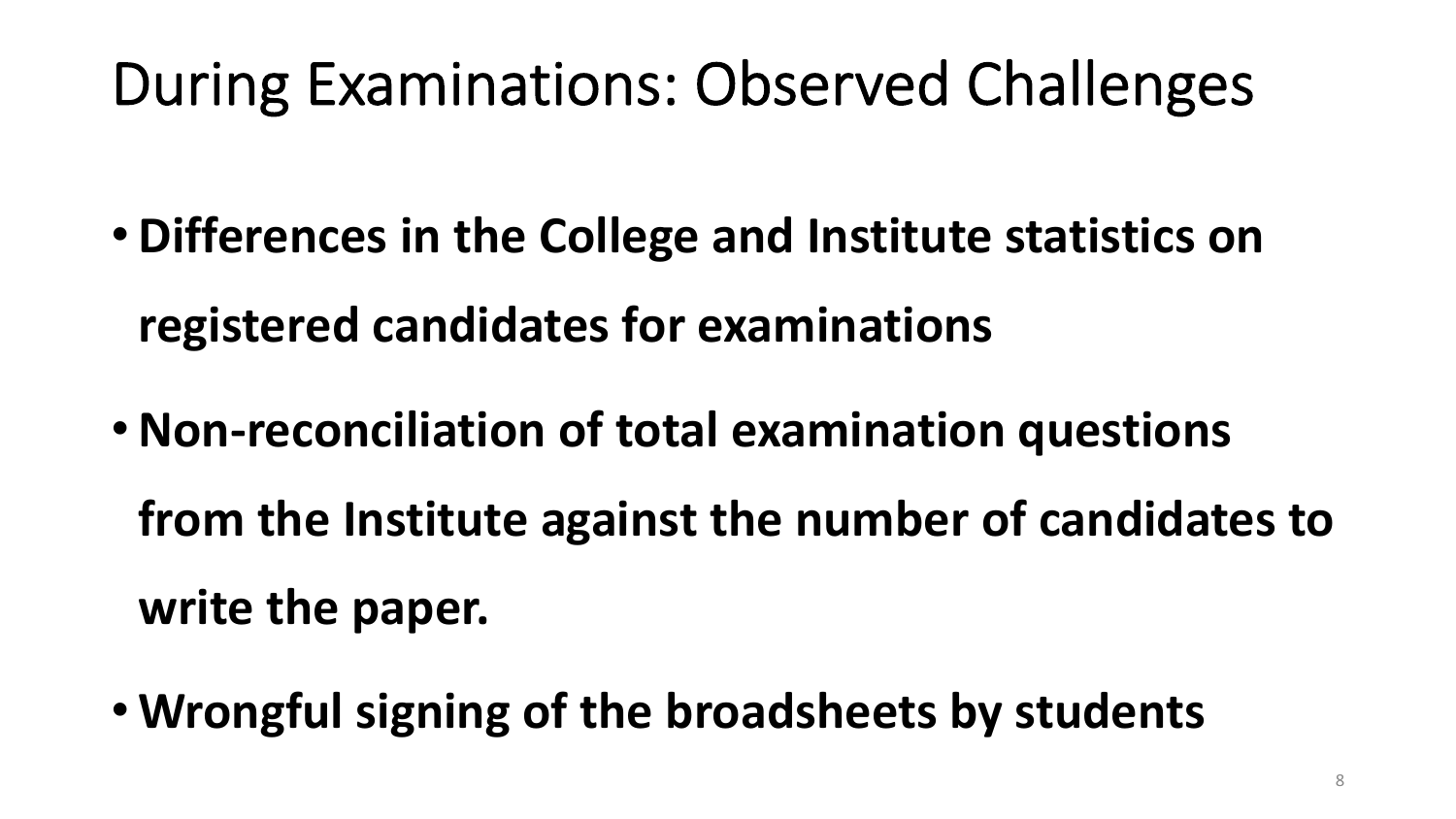#### During Examinations: Observed Challenges con't.

- **Invigilators' double-ticking the broadsheet that students were present and wrote the paper without ensuring that every candidate who has signed has his/her script available.**
- **Poor information- flow on candidates who could not write the examination (absentees)**
- **Wrong labelling of scripts envelopes: envelope labelled EBS 105 but the content has EBS 107**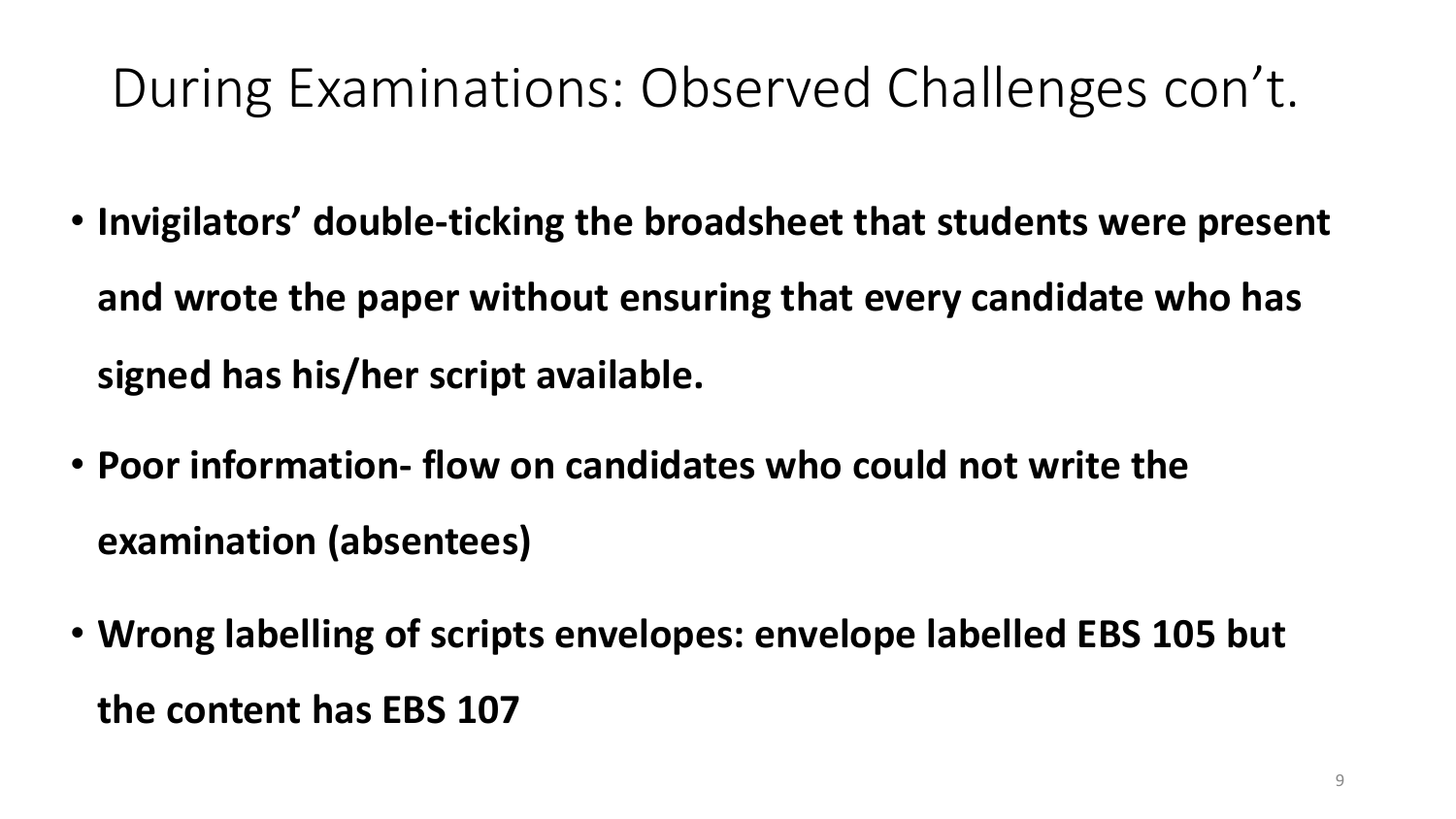#### During Examinations: Observed Challenges con't.

- **Errors in the counting of scripts in an envelope: i.e. envelope labelled to have 50 scripts but the actual content/scripts may be less or more.**
- **Non-adherence to the general examination rules and regulation guiding the conduct of the examination i. e. granting of extra time to candidates; permissible time for candidates to leave the hall after commencement of the paper and before the end of the paper**
- **Uncooperative behaviour of some invigilators** 10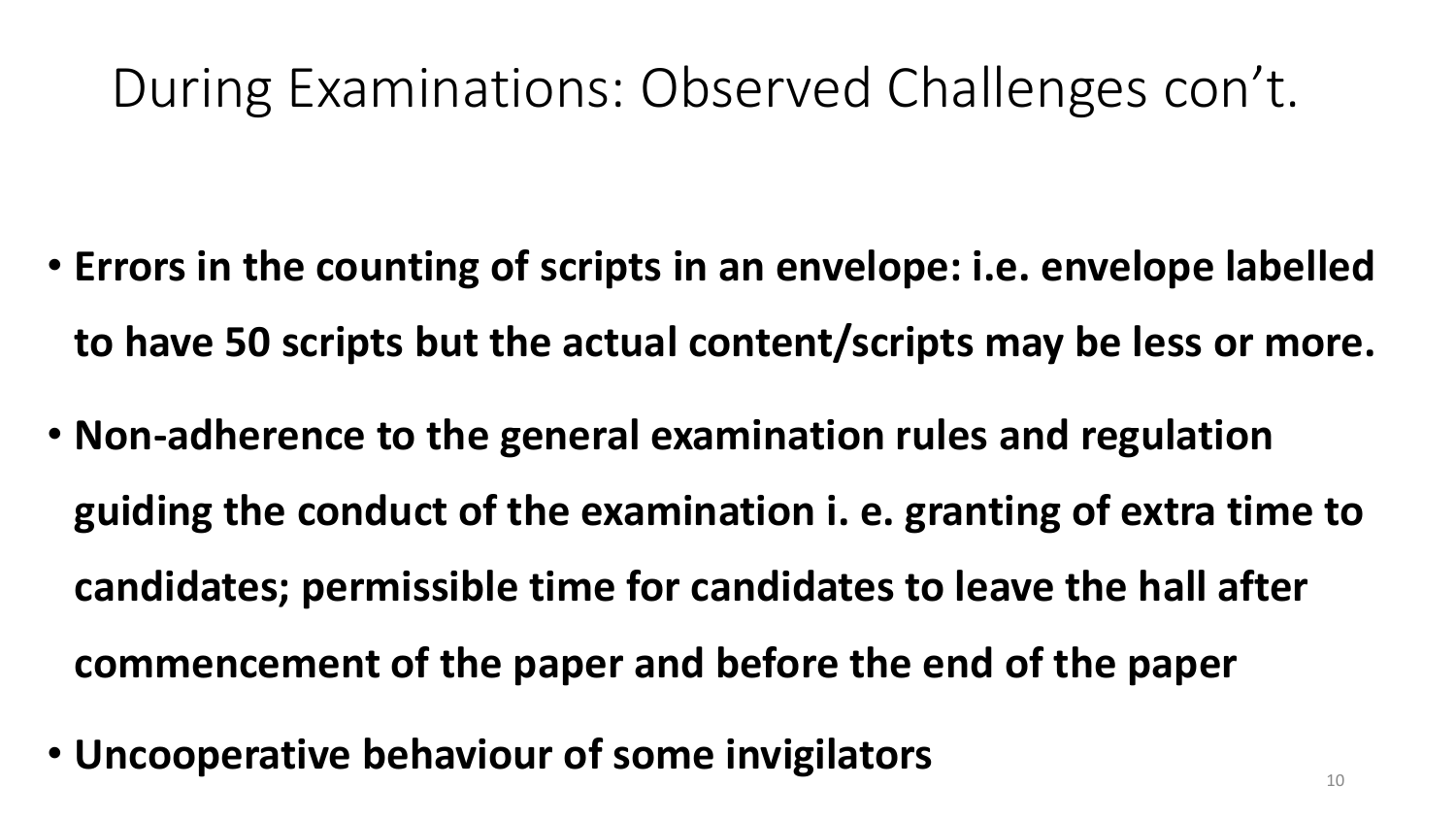# The way forward

- **Signing of the broadsheets should be done carefully; invigilators should move from one candidate to the other to ensure that the candidates sign against their names and nothing else, the student's ID card should be used.**
- **Double-ticking the broadsheet should be pursued vigorously. The double tick should be done after the candidate's script is verified.**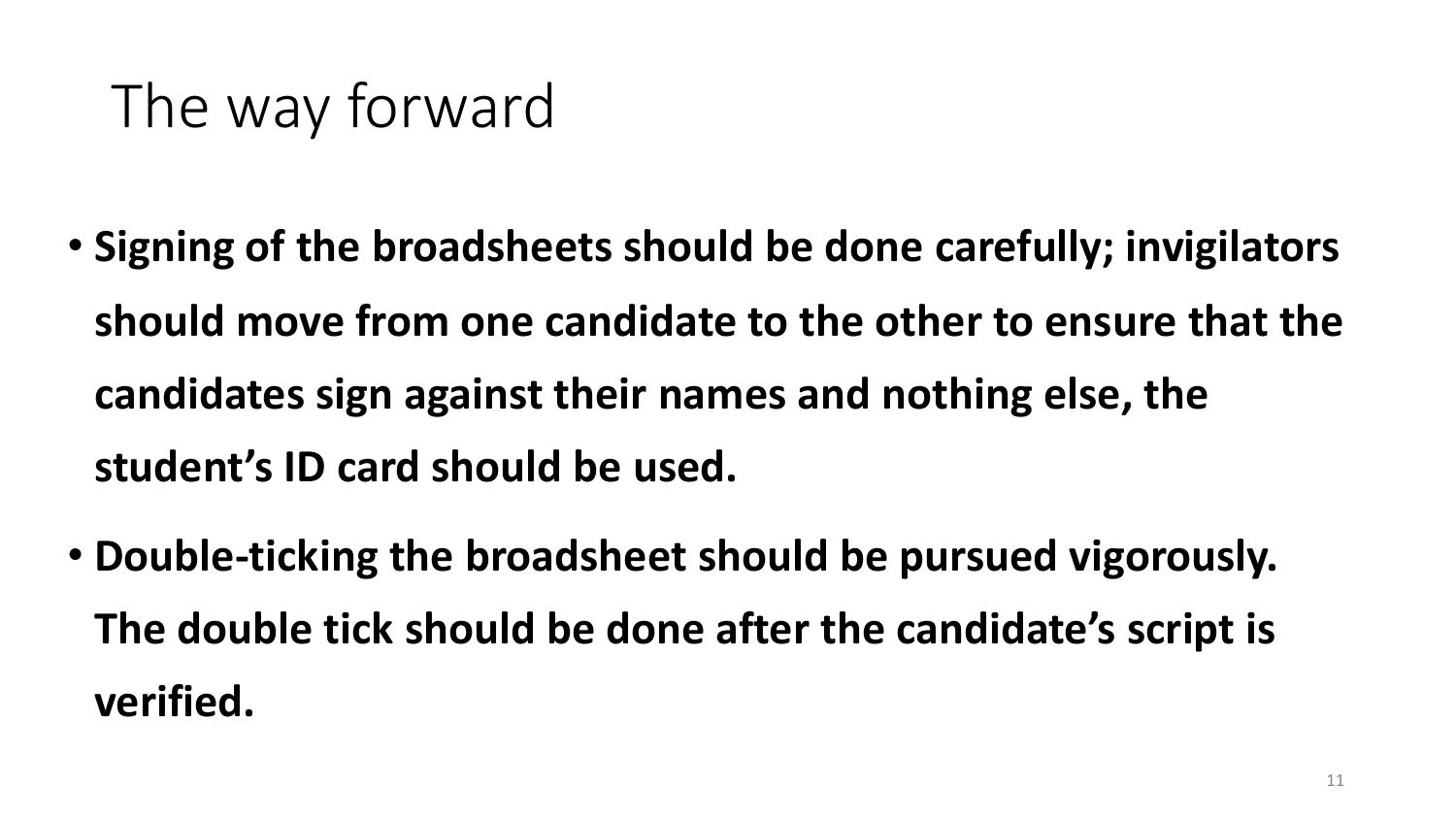## The way forward con't.

• **Please, make sure that scripts collected are well counted and labeled and the envelope contains the exact scripts bearing the code at the back of the envelope i.e. envelope labeled EBS 105 should not contain EBS 107 scripts**

• **Each envelope should contain 50 scripts exactly**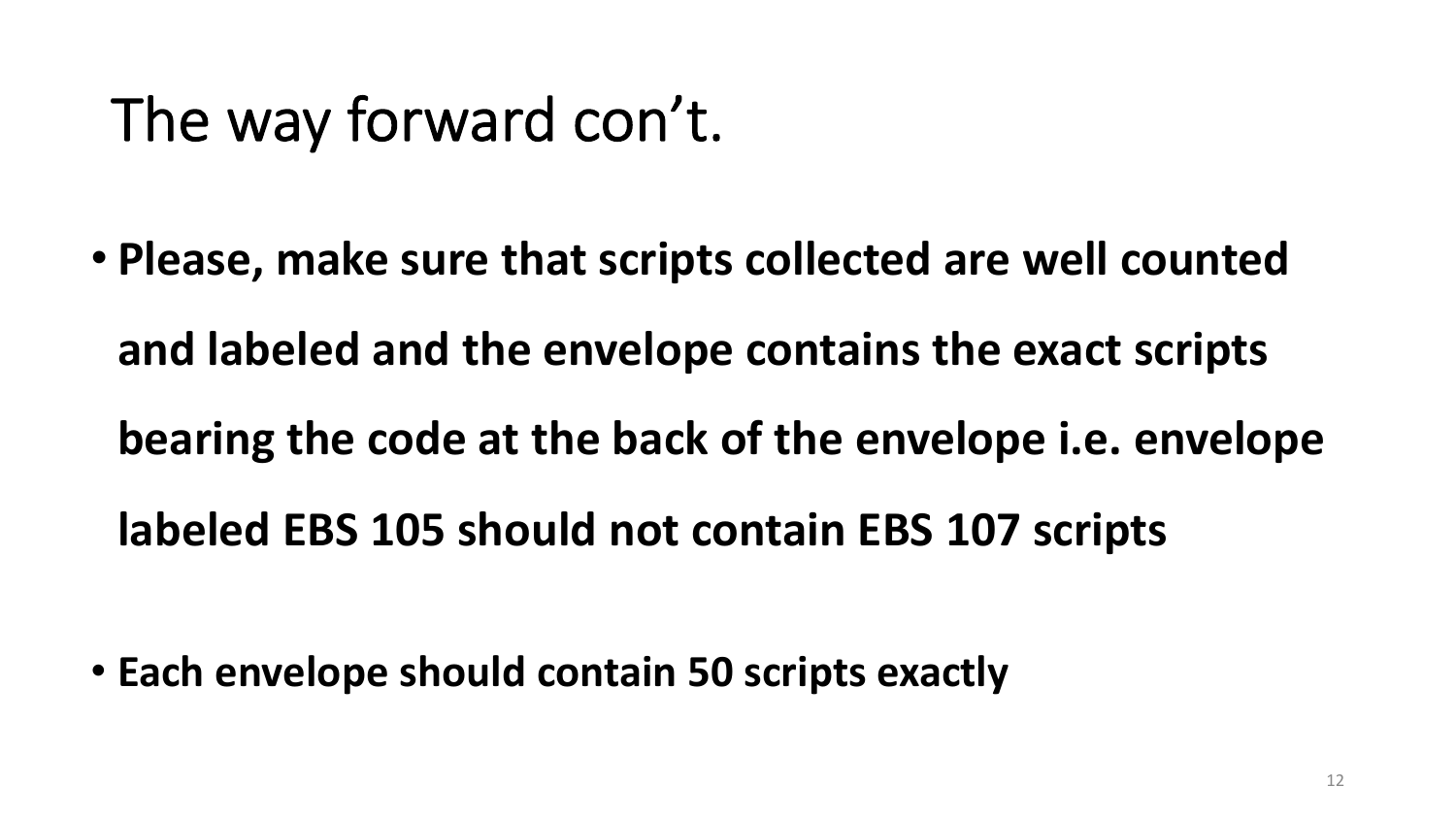## The way forward con't.

• **Broadsheets/marked sheets should be packed in the last envelope. If the last envelope is full, package the marked sheet separately**

• **Labelling of the envelopes: Red ink – level 100; Blue ink level 200; Black ink- level 300; Green ink- level 400**